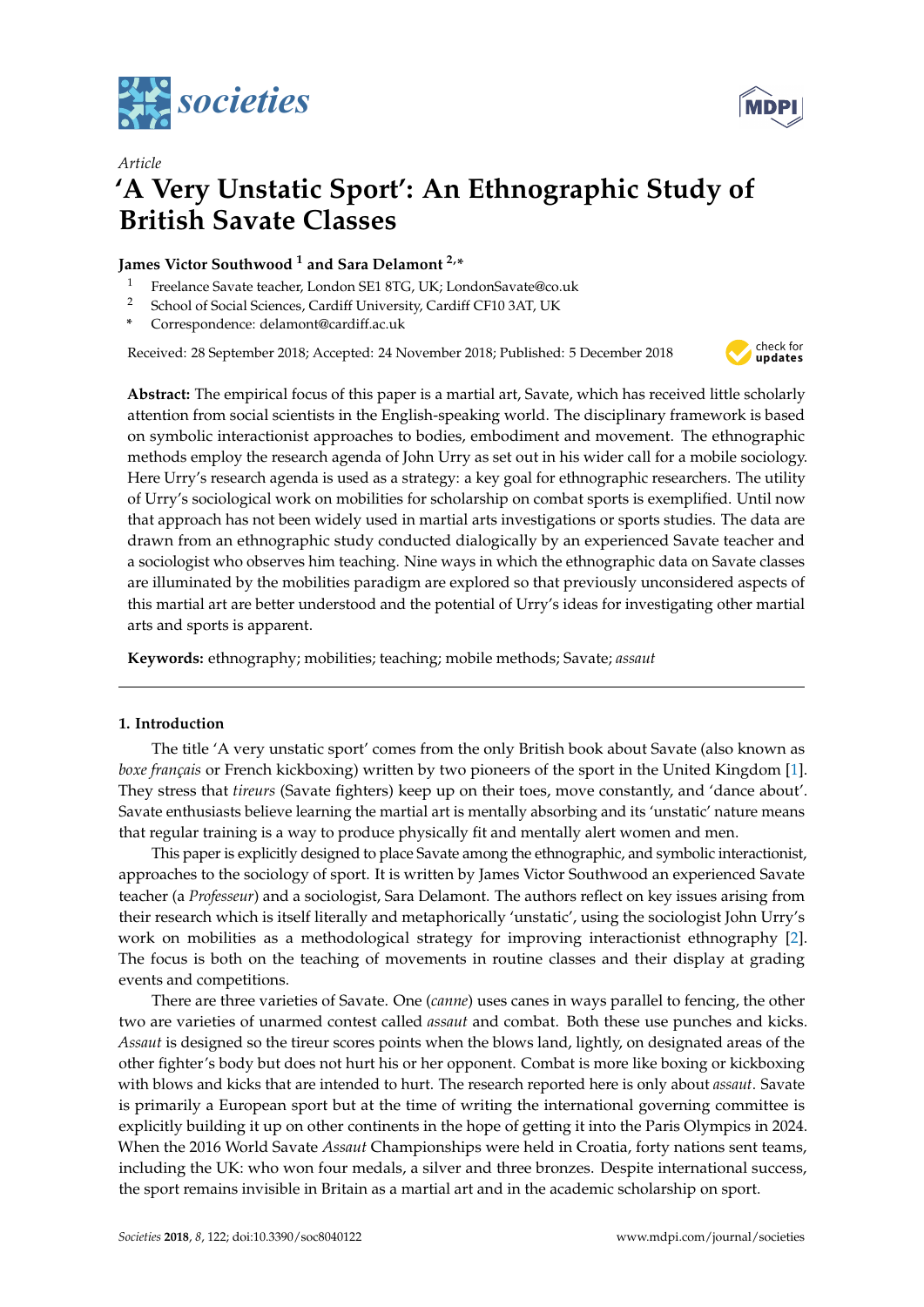English language writing on Savate is sparse. In addition to Reed and Muggeridge [\[1\]](#page-12-0) there is an American book by Tegner [\[3,](#page-12-2)[4\]](#page-12-3) for practitioners. There is no chapter on Savate in Sanchez Garcia and Spencer's [\[5\]](#page-12-4) collection of papers by social scientists who study and practice martial arts. Crudelli's lavish picture book on martial arts [\[6\]](#page-12-5), which runs to 345 A4 pages, only has half a page with one contemporary photograph on Savate (270), and does not mention the differences between *assaut* and combat, or indicate which the picture illustrates. In contrast Parkour (urban free running) has a whole page with three photographs (271) and the South East Asian martial arts each have large sections of 8–10 pages. One contemporary source exists in English: the Green and Svinth [\[7\]](#page-12-6) encyclopaedia has an entry by Loudcher [\[8\]](#page-13-0) focused exclusively on Savate in France.

Reed and Muggeridge [\[1\]](#page-12-0) explain their characterisation of the sport as 'unstatic' as follows: 'When you fight you usually dance about instead of staying rooted to one spot: it makes you harder to hit' (p. 66). This is not only a useful way to think about succeeding in the ring as a Savate tireur but also a way to characterise the difficulties of managing a career as a Savate teacher outside France. James Southwood is a world championship medallist and teacher, an expert in the ring and has sustained a viable evening class in London for fourteen years. The ethnographer (Sara Delamont) has been observing James's classes for ten years, and seen how 'unstatic' Savate is: both as an embodied discipline and as a career. A co-authored paper [\[9\]](#page-13-1) describes basic features of Savate in Great Britain and Northern Ireland and analyses James's career and philosophy. This paper proposes a symbolic interactionist framework for exploring Savate itself.

Waskul and Vannini [\[10\]](#page-13-2) set out the history and current state of a symbolic interactionist approach to the sociology of the body, focused on it as an embodied phenomenon. They drew out the importance of reflexive embodiment, the performative body, the phenomenological body, the socio-semiotic body and the narrative body as the main interactionist approaches to the study of bodies. All these interactionist approaches to the embodiment are apparent in the Savate research. We approach those topics drawing on Urry's [\[2\]](#page-12-1) landmark work on both a mobile sociology and a sociology of mobilities, and we demonstrate that symbolic interactionist ethnographic research can be enriched by it. He argued that sociological research had to develop and deploy methods which recognised nine types of mobility that characterise the contemporary world (which are explained below). Our use of Urry here is to sharpen the ethnographic gaze rather than reflect on the mobile world that Urry was concerned with [\[2\]](#page-12-1). A core concern of classic symbolic interactionist fieldwork advocated by Geer [\[11\]](#page-13-3) and Becker [\[12\]](#page-13-4) is that it must *make* the familiar anthropologically strange. In their work the familiar was medial education and hospitals, school teaching in urban Chicago, and liberal arts degree courses at Kansas State University. Here we follow their precept focusing on the symbolic interactionist approaches to the body advocated by Waskul and Vannini [\[10\]](#page-13-2)

The fieldwork has been done on three of the four types of event where Savate *assaut* is publically visible: routine classes, competitions and grading days when tireurs in assaut progress, via formal testing, up a hierarchy of glove colours from blue to silver. No observation has been done on sessions where officials are trained, nor on any Savate tireur practicing alone, having a private lesson, or gaining a teaching qualification. Bodies and embodiment are central in those contexts of course and Savate is unstatic in those settings too, but we have no ethnographic data on them.

Precisely because Savate is little known, and the core of the paper is the ethnnography we start by presenting material from a typical London class in May 2015. The reader can get a sense of how Savate is taught and learnt in the UK, and begin to understand what movements Savate involves. A brief description of the research methods follows before the account of how 'unstatic' Savate can be studied and analysed to produce better ethnographic insight in the nine ways Urry proposed.

#### **2. A British Savate Class Observed**

All names except those of the authors are pseudonyms.

The class takes place in a small dance and aerobics studio in a large commercial gym in central London. Most members come to use the expensive machines, running, power walking,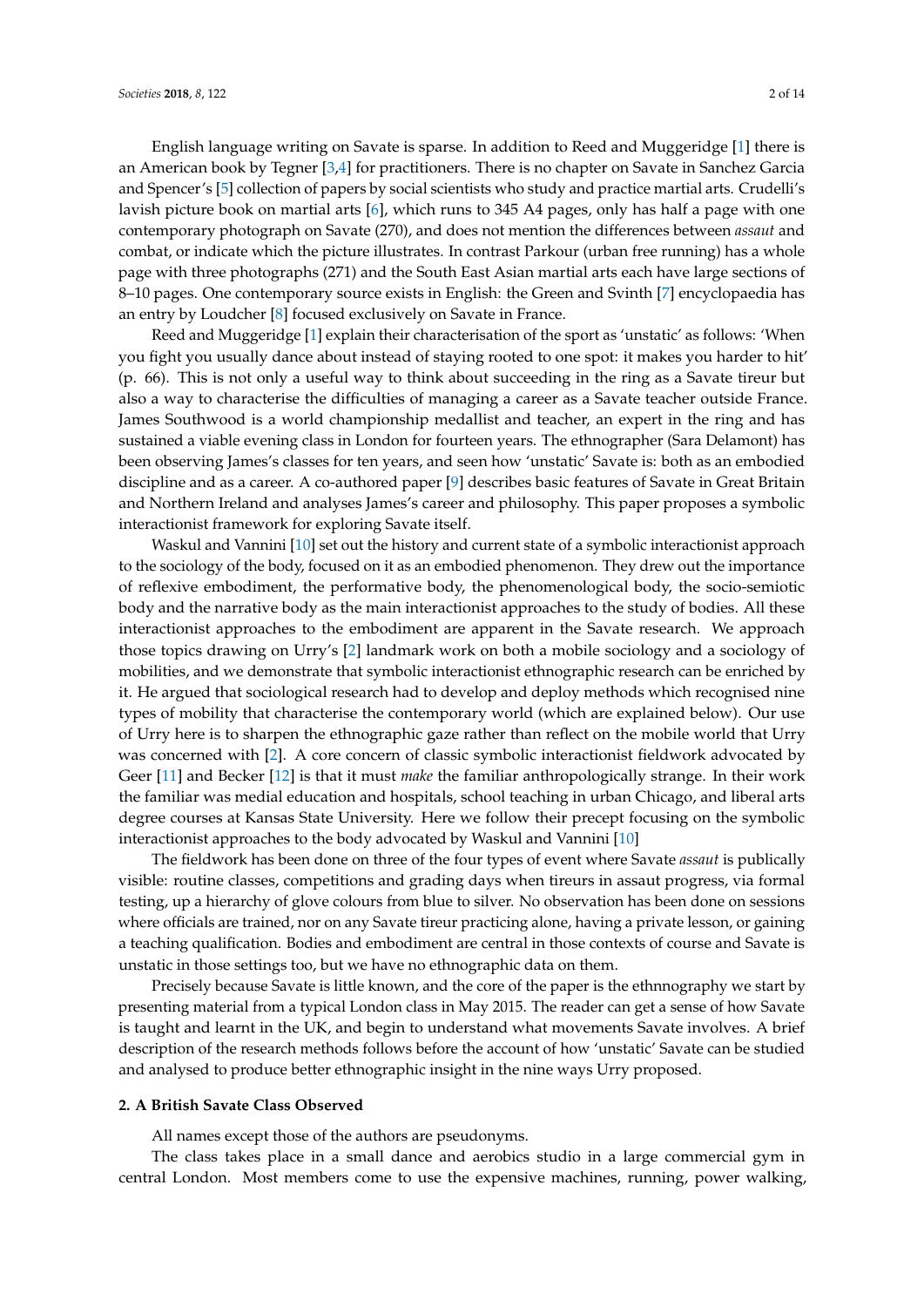or bench-pressing weights. The studio has mirrored walls, a high quality parquet floor, and a music centre. It is built under a railway line, and has a bare brick ceiling, which sheds grit onto the floor whenever a train goes overhead. It is cold in winter, so a thorough warm up is sensible, and hot on this summer evening.

The class begins around 7.35 p.m. The students, who have put on their kit in the changing rooms, line up facing James and an advanced student, Lawrence Todhurst, who is working towards being an *Initiateur*, the first grade of teacher. James usually has at least one student preparing to be a teacher, which involves not only gaining supervised practical experience but also producing a portfolio of structured paperwork. The two men face a class of 21 other students, about as many people as the small studio can hold comfortably and safely.

Before any physical activity begins James makes some announcements: it is 'not long' till the UK Championships in early July, and he urges the students to sign up on-line so they can compete. There are Hungarians, Dutch and French people coming, so there will be international competitors at several weights. He names three men in the club who have already registered. Then the warm-up stretches begin, led by James and Lawrence facing the six women, and fourteen other men, present. Lawrence, like other advanced students before him in James's class, is demonstrating the warm up exercises to the class as he does them himself, as part of his structured experience in learning to teach. Once the class are stretched and warmed up, James and Michael Staveley, an advanced regular student who has already signed up to fight at the UK Championships, demonstrate the first paired exercise the class are to do.

A and B stand side by side, holding hands so that B is helping A to balance while he or she kicks. James says this exercise 'is all about your balance', and that the pairs should 'keep swapping over'. A does ten kicks, then B does ten kicks into the empty space in front of them. A and B then swap sides so they can kick with the other leg. James says 'Both have a go—each leg. Get your balance good'. James puts a CD on, using the music system installed in the gym, and sets his timer—which will buzz loudly when the exercise has gone on for the time (usually 1.5 or 2 min) he has specified.

The class go into pairs, except for Michael and two other men who have to form a trio. Two of the three do the supported kick while the third does press ups, once five kicks with both legs are delivered, the person who has been doing the press ups swaps into the pair to be the 'balancer' and target, while the previous balancer does the kicks, and the kicker now does press ups. The students train their kicks.

At 7.45 James's buzzer goes, and he tells the class to get their gloves on (and they are also expected to put their gumshields in but no explicit instruction is given). James says this is their 'First proper drill' together (in this class). One man does not have his own gloves, so James opens the store cupboard and gets a pair from the kit bag he keeps at the gym.

James demonstrates with Michael again. This is an exercise set up so they can work on getting the correct range for a jab and a *fouetté* (a kick). The distance is different for the punch and the kick, and so the attacker has to move repeatedly closer to and further from their partner. James explains that, and demonstrates it. It is particularly important to get the rear foot placed at the right distance. A should do the jab and kick ten times and then the pair should swap roles. The pairs do that, as James instructed, for two minutes, which allows each of them to be 'A' and 'B' at least twice and more if they are fit and can do the exercise easily. After the two minutes James gets them to do the kick first and then the jab. That requires them to start further away and then come in closer, the reverse of the previous sequence. They do not change partners, and again the class is told to 'do ten kicks' then change roles, and again the timer is set to buzz after two minutes.

At 7.50 James stops the exercise and demonstrates the next one, again with Michael. Now A does a *fouetté*, two punches, steps to the side ('step off' James says as he demonstrates it) and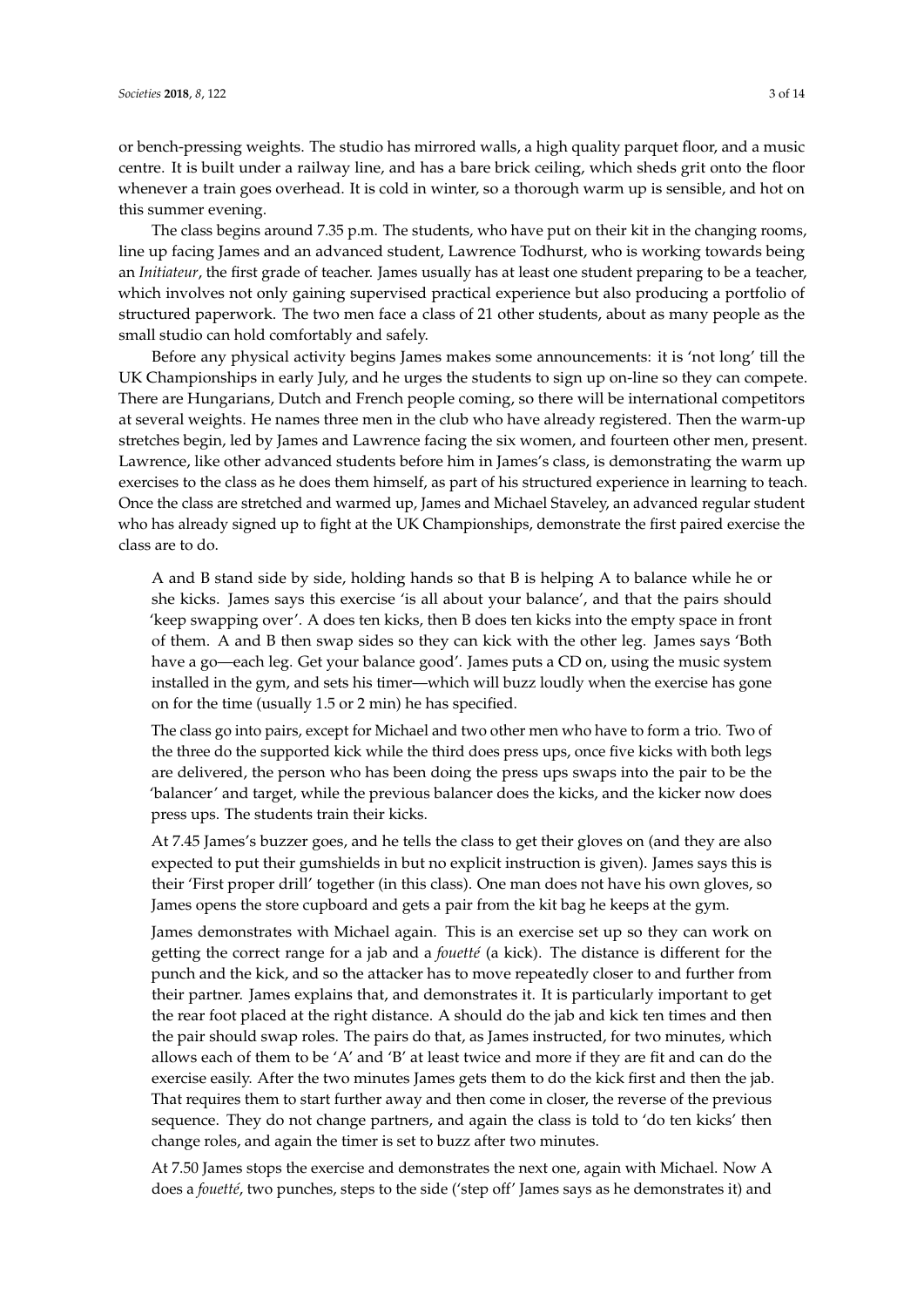then another kick with the other leg: a *revers bas* (that is a low reverse kick delivered from a spinning body to the opponent's leg). The step is the vital bit of this sequence to enable the attacker to get into the position where the second kick can be delivered. B keeps his guard *up* so the punches and kicks are all on the gloved hands.

On this particular evening at this point James did not state explicitly that punches or kicks which land on the gloved hands do not score points in competitive bouts, but he frequently exhorts students to keep up their guard. Regulars know that this is not only for their own safety but also to stop what James usually terms 'leaking' points.

This was a typical class lasting one hour, and was followed by an hour of sparring. Twenty one is a higher number for a lesson than usual. Fifteen or sixteen people is more common, and Sara has seen classes as small as six or eight. Its basic structure: welcome and announcements, warm up and stretching, demonstration, drill and practice of moves, is similar to all the other Savate classes Sara has watched. Other martial arts are often taught using the same basic structure but the languages used vary: Portuguese for *capoeira*, Japanese for *aikido* and so on. Here the language is partly French (because the kicks have French names) but James like the other British-based instructors does not teach in French. After the section on research methods, we deploy Urry's framework to explore Waskul and Vannini's five interactionist approaches to the body [\[10\]](#page-13-2).

#### **3. Research Methods**

The ethnography follows the precepts set by Hammersley and Atkinson [\[13\]](#page-13-5), and described in detail in [\[14\]](#page-13-6) and is augmented by face to face and email interviews with James. Fieldnotes are recorded in class by Sara, and 'written up' into a coherent narrative account within 24 h, which is subsequently analysed. James and Sara talk formally and informally about Savate when together, engage in email interviews, and write for publication dialogically. That is Sara drafts papers, sends them to James, and they then meet to produce an agreed text. This is a writing procedure Sara has used in other projects (See [\[15\]](#page-13-7)) with martial arts practitioners. The project was approved by the ethics committee in Sara's university department in 2010, and is conducted according to the ethical guidelines of the British Sociological Association. Central to Delamont's ethnographic research is the argument that the interactionist researcher must 'make the familiar strange'; that is to work hard to analyse interactions not just describe them. This approach to ethnography is explained in detail in Delamont [\[14,](#page-13-6)[16\]](#page-13-8).

### *3.1. Multiple Mobilities: Embodiment in the 'World on the Move'*

Urry [\[2\]](#page-12-1) wrote that 'it seems as if all the world is on the move' and established the 'mobilities paradigm'. Core elements of his argument about the changing nature of post-industrial capitalist societies were developments from the analysis in [\[17\]](#page-13-9) of the growth of what they called *Economies of Signs and Space*. He set out nine 'mobile methods' or 'methods on the move' to animate the mobilities paradigm. (See also [\[18\]](#page-13-10)). His focus was not martial arts and Urry was not a symbolic interactionist or an ethnographer, but Savate is a good test case of the methodological paradigm. We have found that it offers a powerful agenda for interactionist scholars, and for ethnographers, to focus their empirical work on 'everyday life' more analytically. Our argument is that the nine types of methods 'on the move' can be used by sociologists from different theoretical standpoints. Symbolic interactionism [\[19\]](#page-13-11) is compatible with data collection focused by 'using' mobile methods and Urry's proposals.

This research involves James in mobilities that are central to his career as a Savate fighter and teacher, and Sara in different mobilities as an ethnographer. The argument that social scientists should study mobilities, and deploy mobile methods is one we have taken on board. Savate is predominantly about movements and mobilities, and the teachers and students as well as Savate itself are globally mobile as well as energetic and agile in every class and competition. There is an on-line Savate world as well as the off-line experience of classes, gradings and competitions. The actual movements of Savate are polysemic. We have set out the nine types (or contexts) of movement that, Urry argued,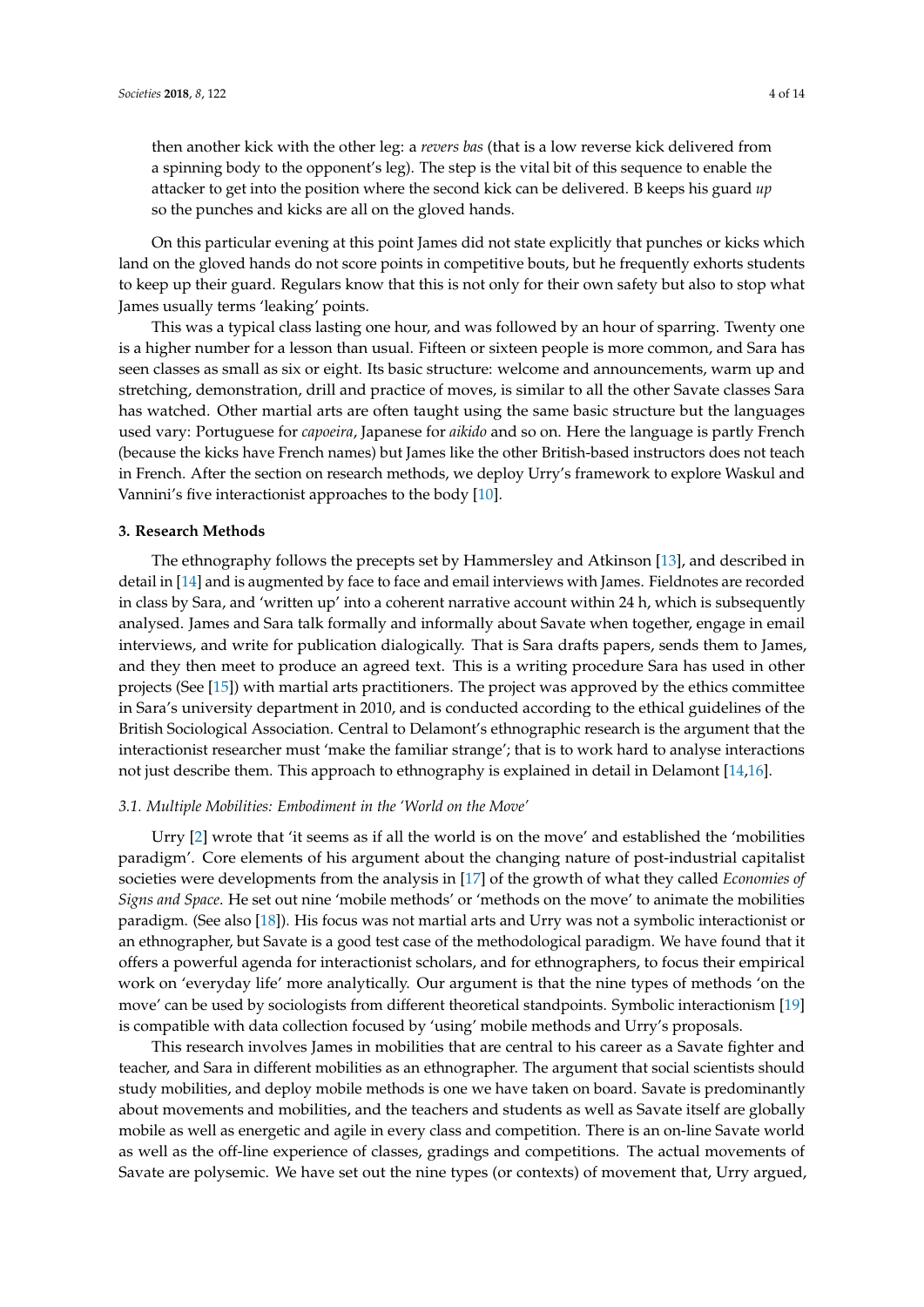should be the focus of sociological research (2007: 39–43) in the order that best suits the Savate research, rather than that deployed by the original author. Urry argues for the study of:

- (1) moving bodies
- (2) transfer points or liminal places
- (3) virtual movements (through, for example, blogs and tweets)
- (4) moving informants by moving with them
- (5) imagined and anticipated movements
- (6) memories of past movements
- (7) 'places' that themselves move (e.g., ships)
- (8) objects that can be followed around
- (9) time–space diaries

Some of the nine are more obviously relevant to Savate in general and James's career in particular than others. For example it is inconceivable that any study of Savate would ignore moving bodies, but less obvious that it would involve 'places' that themselves move such as planes or trains, or liminal zones. Moving bodies are central to every Savate class, competition, grading day and event at which officials are trained. So, for example, not only were moving bodies the raison d'être of the class described earlier, like every class James teaches, moving bodies are also central at competitions and grading events.

The nine types of mobile research that Urry advocates and Waskul and Vaninni's five interactionist approaches are differentially emphasised across ordinary classes, competitions, and grading events. Grading events are the most obvious 'place' to study as liminal or transfer areas, and are, themselves 'places' that move symbolically like the ships, planes and buses Urry advocated investigating. Objects that can be followed, the importance of the researchers moving with the informants as they move, and moving bodies must all be central to any study of both ordinary Savate classes and events. Across all these types of movement and the main fieldwork sites the mobilities can be actual or symbolic, and, of course, all mobilities are interpreted by humans as Waskul and Vannini [\[10\]](#page-13-2) argued. We focus on eight of Urry's nine types of mobility below excluding time-space diaries which we have not used so far in this project. We use Urry to help us focus on Waskul and Vannini's interactionist approaches to the body. Eight of the nine types of mobility are illustrated by material from the Savate fieldwork, and then explored applying them to a championship event. That is we introduce the nine types with descriptive, generalised material about Savate because it is a largely unknown combat sport, and then we re-explore them with data from a championship.

# 3.1.1. The Mobile Researcher

Urry separates the importance of sociological researchers observing 'people's movement' and of focusing on how movement is performed including social interactions related to mobilities. His chapter on meetings provides strategies to study martial arts classes, which are a form of *scheduled* meetings. The researcher's movements in this study are of two types: inside the formal class, and the travel to the meetings. Sara has learnt to combine stability and movement while studying Savate. In any one class, for reasons of safety and non-interference, the ethnographer needs to find places to stand to observe the class which do not impinge on it. Students and instructors need to be able to focus on the martial art and not have to think about anyone else in the space, but the observer has to be able to see and hear what the instructor is demonstrating and saying. In a one or two hour class in a very small dance studio with mirrored walls she does not, generally, move from an unobtrusive corner. At gradings, and competitions, she moves frequently, to be able to see different aspects of the event. When there are two rings, she generally sits to watch fights in which James or his students are competing, but also 'circulates' to talk to informants from other clubs. Grading days, events where officials are trained, and competitions involve the researcher travelling to the venue just as the participants do. Since 2009 Sara has travelled regularly to London, and to Allingford,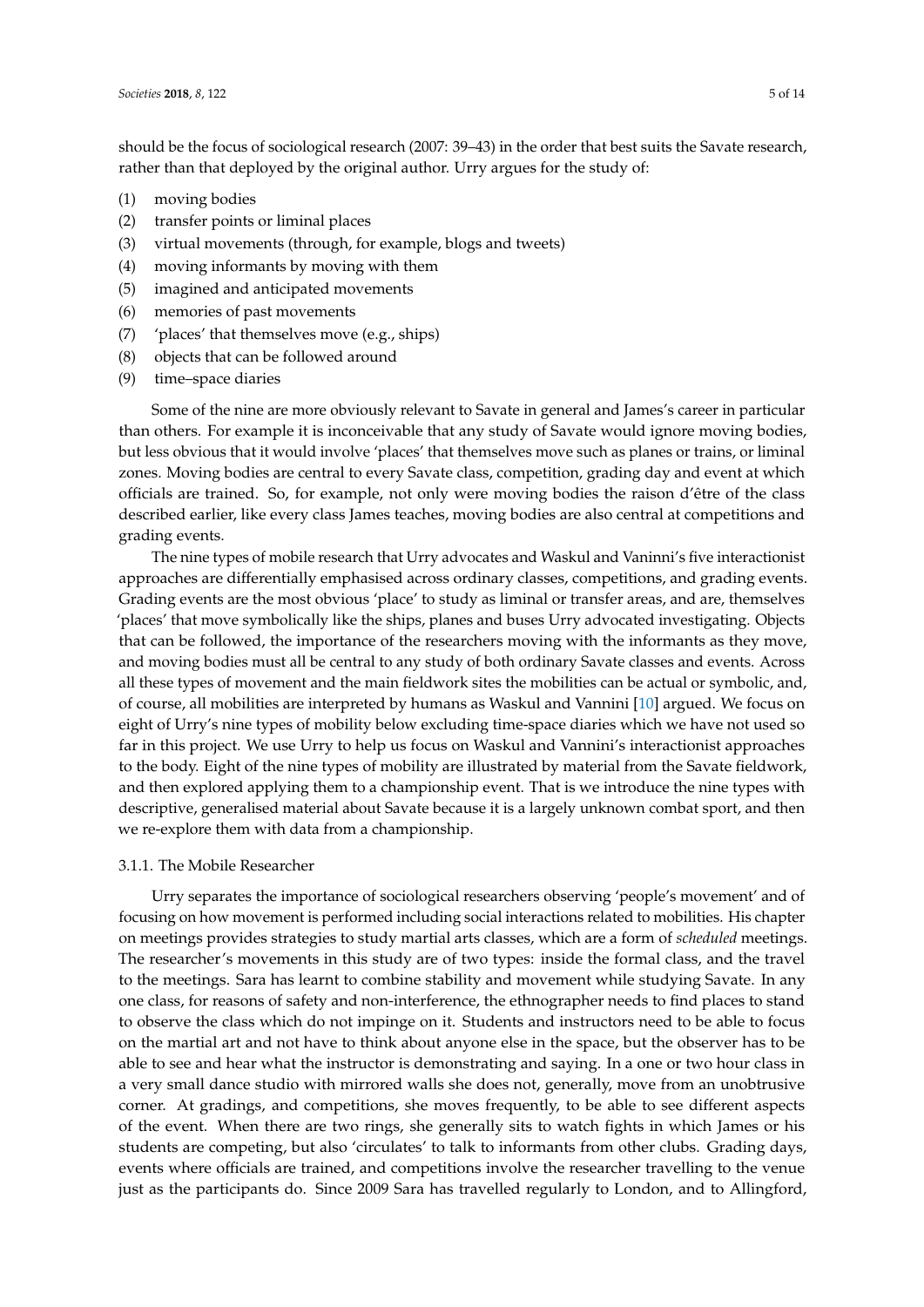Selchester, and Templecombe. Urry's emphasis on the researcher's mobilities is a way to focus on the ethnographer's reflexive body: a non-reflexive investigator who did not include her own embodiment in the study, would impoverish the project.

#### 3.1.2. Transfer Points and Liminal Places

Urry [\[2\]](#page-12-1) focuses more on physical transfer points, such as waiting rooms, airport lounges, stations and parks, than he does on the symbolic transfers that expose actors to liminality [\[20\]](#page-13-12). We have focused more on the symbolic transfer movements that are central to Savate. Savate 'lives' by these mobilities. Waskul and Vannini's dramaturgical or performative body is the most relevant interactionist approach for understanding liminal places. There are three main types of *transfer point or liminal place* in GB Savate: the formal grading examinations, the contests at championships and training events for officials. The liminal nature of championships is explained first, then that of grading events, and finally a brief coverage of the symbolic movements produced by training as an official is provided.

At championships there are private and public liminal movements. Behind the scenes at competitions there are two semi-private transitions, as well as the public ones. Weighing-in is done in sex-segregated relative privacy and can lead immediately to a form of private movement. Competitors may have to take immediate action to lose weight to fight in the category they have entered. In 2016 Alex Grierson had to spend time on a rowing machine, before the weigh-in closed, to sweat off two kilos. Once the weigh-in is over people will eat and drink before their fights begin. This is because in Savate competition the weight categories are vital. The men's weight categories are under 56 kg, 56–60 kg, 60–65 kg, 65–70 kg, 70–75 kg, 75–80 kg, 80–85 kg, over 85 kg and the women's 48 kg, 48–52 kg, 52–56 kg, 56–60 kg, 60–65 kg, 65–70 kg, 70–75 kg, and  $75+$  kg. For international championships each country can only enter one person of each sex in each category. So for competitors at a national event the weight category in which they fight can determine whether or not they get a place in their national team. On an event day, the result of the weigh-in determines whether they can compete in the category for which they registered, and therefore whom they actually fight. So bodies that need to be moved above or below a category line are a preoccupation. Consequently tireurs discuss their weight, and how they moved themselves into a specific category, in terms of transfer points. Sara is often told about such transfers: for example 'I worked hard to get my weight down so I could fight in the under 70kg category', or 'I've decided to aim for the under 75kg category because Chad has retired from competition and I can get into the team at that weight'. A change in a tireur's 'normal' fighting weight category is soon *visible*, because the tireur then competes in that weight category and is listed there. When people compete successfully at a championship they can move from being a tireur who is only known in their club to being the person who 'reached the quarter-finals in the Spanish Open' or 'won four fights in Limerick'. If chosen for the national team the fighter becomes 'an international', and if, like James, they win a medal they have a new international status: such as 'won the silver medal at the 2015 European championships'.

At competitions a public transfer occurs regularly and almost continually between competitor, judge, referee, timekeeper ('chrono'), and cornerman. The three judges, the referee and the officials at the table (the time keeper and the senior official) are changed after 4–6 bouts. The officials wear black trousers and white shirts. It is common to hear 'Can I have X, Y, and Z to be judges, *now*, please!' and see three people putting on white shirts and black trousers over their fighting kit or ordinary clothes, and hurrying to the ringside. Fighters who are not yet qualified to be officials regularly 'corner' for their club mates and friends, and so move from their own warm up and fight to corner and then back to being a spectator.

Generally in the UK *assaut* and combat are done at different events, taught in separate classes and the training of officials and gradings are also separate. So while some tireurs are skilled at both types they do not normally move between them on the same day in the same space. On a couple of occasions Sara has seen two or three assaut tireurs make the transition to the third, more exotic and least known, form of Savate, *canne* in which sticks (canes) are used to do moves like fencing. Only the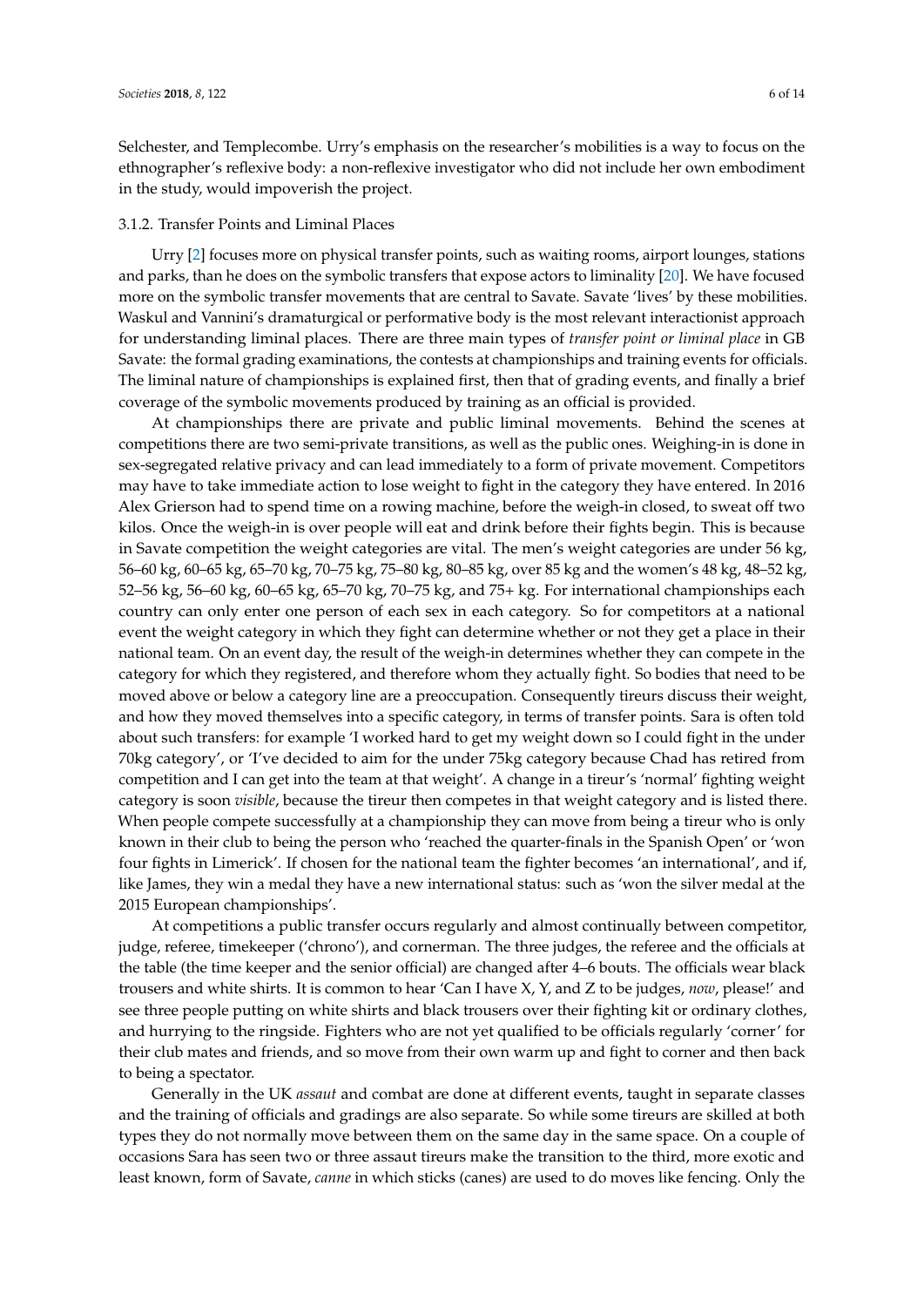Templecombe club teaches *canne*. For the majority of Savate *tireurs*, who train only *assaut*, *canne* is exotic and 'unknown'. At the UK championships in 2015 two members of that club, Valentine Coombe and Agnata Lefroy, fought assaut bouts, but also did a demonstration of *canne*. The dramaturgical body is central to the public liminal aspects of Savate events, and Urry's strategy enables the researcher to challenge the familiarity of competitions and displays.

Grading days are the most obvious liminal places, indeed their whole function is transition. A student can achieve a higher level of glove if they perform well enough in a set of predetermined routines. The processes of testing students for the basic gloves, or for an upgrade, has only a small 'audience'. Most of those present are the tireurs, their coaches, and those doing the testing. Students trying for a grade of glove perform the sequences in front of the judges, and the results are publically announced. The results are announced in class later, and circulated on social media, when the changed status becomes more widely known. The two highest levels of glove (white and silver) are only available in France, so a candidate for those levels from any other country, including the UK, has to move to be tested. When James decided to put himself forward to be tested for the silver gloves he went on a weeklong course for non-French tireurs in France that culminated in the test. He gained the silver gloves, becoming only the third Britain ever to achieve them.

When officials are trained those people also undergo a status passage from a student to an insider who can referee or judge contests. Training to be a qualified official is done in designated sessions, without an audience of any kind. A student might invite a friend or flatmate to watch their grading test, but no one would invite anyone to watch them training to be a judge or referee because it takes several hours of sedentary and technical instruction. Students think any non-Savate practitioner would find it dull. Sara has not yet observed such a session, but would be the only non-participant there. The transition would be visible when the 'qualified' person began to judge or referee fights.

The transition from student to instructor is done partly by private study and happens gradually. It is the least visible translation while it takes place. When a would-be teacher passes the appropriate qualification they can get insurance (a requirement of hiring many venues) and begin to recruit their 'own' students. Qualifying as an instructor is largely a private transition, but would be visible to students in the classes when the would-be teacher began to practice on them. Qualification could be celebrated on social media, and then, if the freshly qualified teacher started his or her own classes, their new status would be fully public.

# 3.1.3. Virtual Movement

Urry (2007: 40) argues that sociologists should 'explore the imaginative and virtual mobilities of people' through analysis of emails, blogs, texting, web site, and other on-line sources, alongside studying 'real' offline travel. When Tegner [\[3\]](#page-12-2) wrote his book on Savate it could only have been seen on TV or in films. Now film, TV, video games and cyberspace all display and explore Savate. Virtual movements have become an important part of GB Savate. New students used to discover and then join James's classes when TV series with Savate in them (e.g., [\[21\]](#page-13-13)) were shown. In 2018 they are more likely to find such series on You Tube than see them broadcast on TV. More advanced tireurs use Facebook, Instagram, Periscope and share news, pictures and video clips. James regularly urges students to share their Savate activities on social media to encourage their friends to try it. The announcements of classes, of competitions, and of events such as 'Train with the Team' (when anyone can join a UK team training day) are done on social media. Anyone can use sites like You Tube and find clips of Savate, and view its movements. Practitioners can review their own performances at competitions on-line. Urry's stress on the sociological importance of studying virtual movement fits with Waskul and Vannini's emphasis on the Socio-Semiotic body: the body as a cultural symbol. The ethnographer of Savate, guided by Urry, can make the 'virtual' strange as well as the offline interactions to explore the Socio-Semiotic body.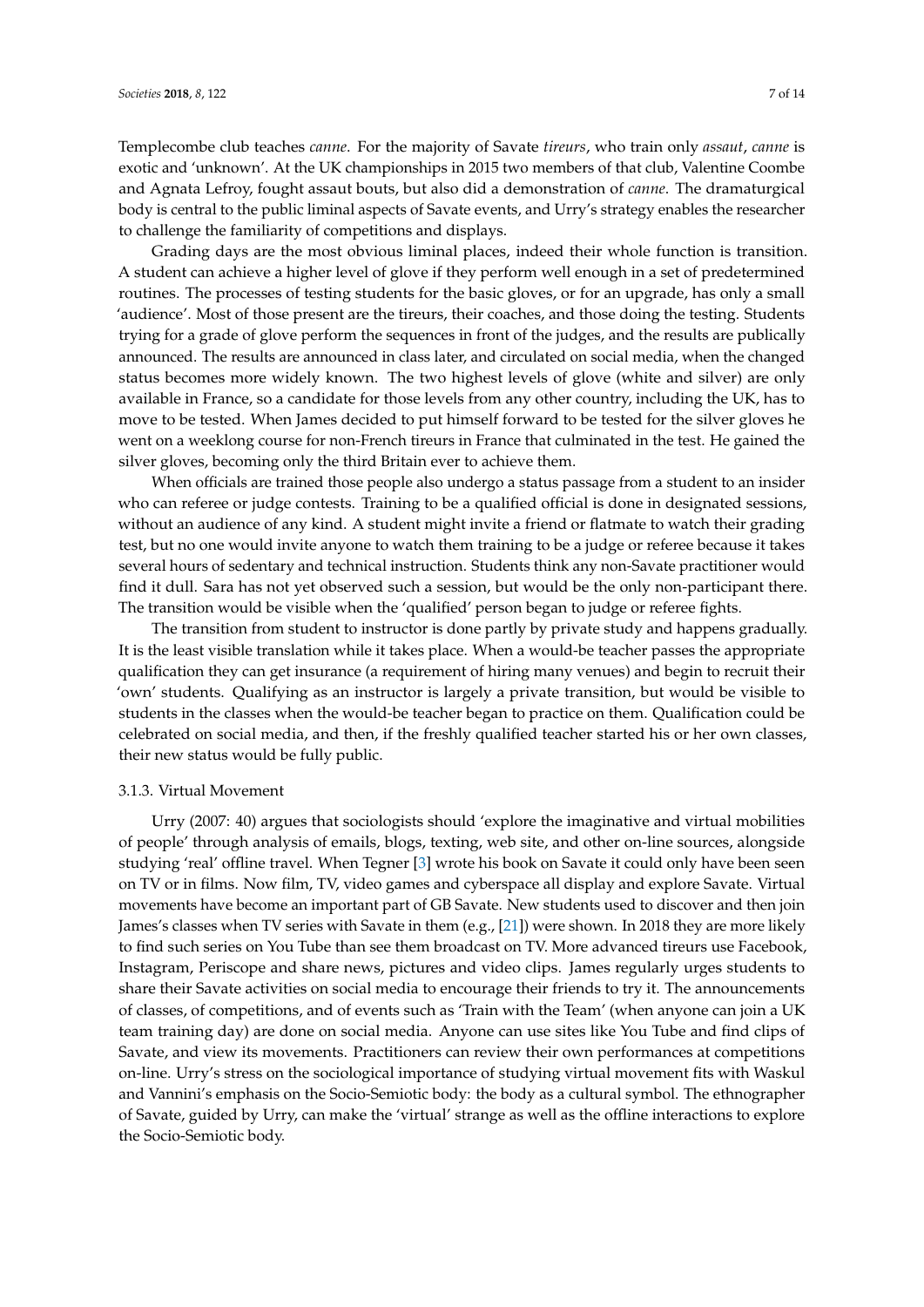# 3.1.4. Imagined and Anticipated Movements

Urry [\[2\]](#page-12-1) advocates paying research attention to 'experiencing or anticipating in one's imagination' the goals of movement. A focus on 'atmosphere' lifts the researcher's gaze from 'material infrastructures' to the study of feelings and 'imaginative travel'. This is an important dimension of Savate. To explore what Waskul and Vannini call the Phenomenological body (the body as a province of meaning) detailed research attention to how meaning is made among Savate tireurs. Classes are permeated with imagined and anticipated movements. In the class summarised earlier, for example, James instructed students to imagine themselves competing at a future event the UK Championships. Typically on 14 August 2015 James opened the class by announcing a fighting event scheduled for Ireland in November, so they could think about registering to fight. Routinely in lessons he reminds students that certain movements score points in fights, and, just as vitally, prevent (by blocks or dodges) the opponent scoring points. Every demonstration James does offers the students a vision of movements that they can imagine themselves mastering (or perhaps cannot envisage ever being in their repertoire).

Students planning to present themselves for grading have to learn the required sequences, imagine themselves doing them, and practice them with the anticipation of success. Going for the initial (blue) gloves is an imagined step from being a novice to a serious practitioner. Deciding to go for a higher glove grade involves imagining oneself as a tireur with, for example, the yellow gloves, which will carry a public status as a fighter of a specific standard, from whom a level of skill is expected. Just as people imagine future movements, so too are memories central to Savate as the next section shows.

Since 2014, there has been an important imagined movement in the sport, a global move of Savate itself. The prospect of Paris staging the Olympics in 2024 has led to every level of Savate from the international governing body down to the ordinary classes offers the globalisation of Savate, and its symbolic move to be 'An Olympic Sport'. That change could lead to improved funding, higher status and more participation in many countries. As an imagined movement, being part of Paris 2024 is the grandest imagined of all.

#### 3.1.5. Memories of Past Movements

Urry [\[2\]](#page-12-1) argues that because memory is so fundamental to mobility, researchers need to develop methods to recover such memories. Remembered movements can be pleasant or unpleasant. Travel to events may have been smooth and the event location a good one. The tireur then recalls and recounts how the competition was held in a space with good floors, the weather and hotel were relaxing, the food edible and the costs reasonable. In contrast horror stories: of late flights, long journeys on bad roads, poor food, high costs and inadequate accommodation are remembered negatively. Negative aspects may be associated with successful fights (as triumphs despite the poor circumstances) or causally related to how they prevented the team from achieving a good performance. This focus of Urry's also relates to Waskul and Vannini's phenomenological body, and again making the apparently familiar, ever-repetitive talk about past movements constantly 'strange'. Even more relevant here is recognising Waskul and Vannini's Narrative Body, because the relevant talk is predominantly narrative.

For many teachers and students the memories of past movements involve injury. Stories are told of how an injury occurred, where and when (perhaps playing football, at work, snowboarding, in a car accident, or when doing Savate), and what consequences it had for their Savate self. Teachers have had injuries, or needed surgery for bodily repair, and will recall how that impeded their Savate career. The early arrivals on 14 August 2015 talked about their own fights, and those of others at the UK championships. One of the Selchester men had got a broken jaw and this was so unusual that people analysed that fight. When Sara met him after the 2016 World Championships James ran through all his fights for Sara, comparing his French and Belgian opponents. One evening before class James spent some time rehearsing successful moves in his recent fight with Francis Kincross, a UK veteran, who 'has lots of quick, hard to spot' attacks. Other students listened to these conversations, which took place in the coffee shop at the gym before the 7.30 p.m. class, and added their own memories of movements at these events, or equivalent ones.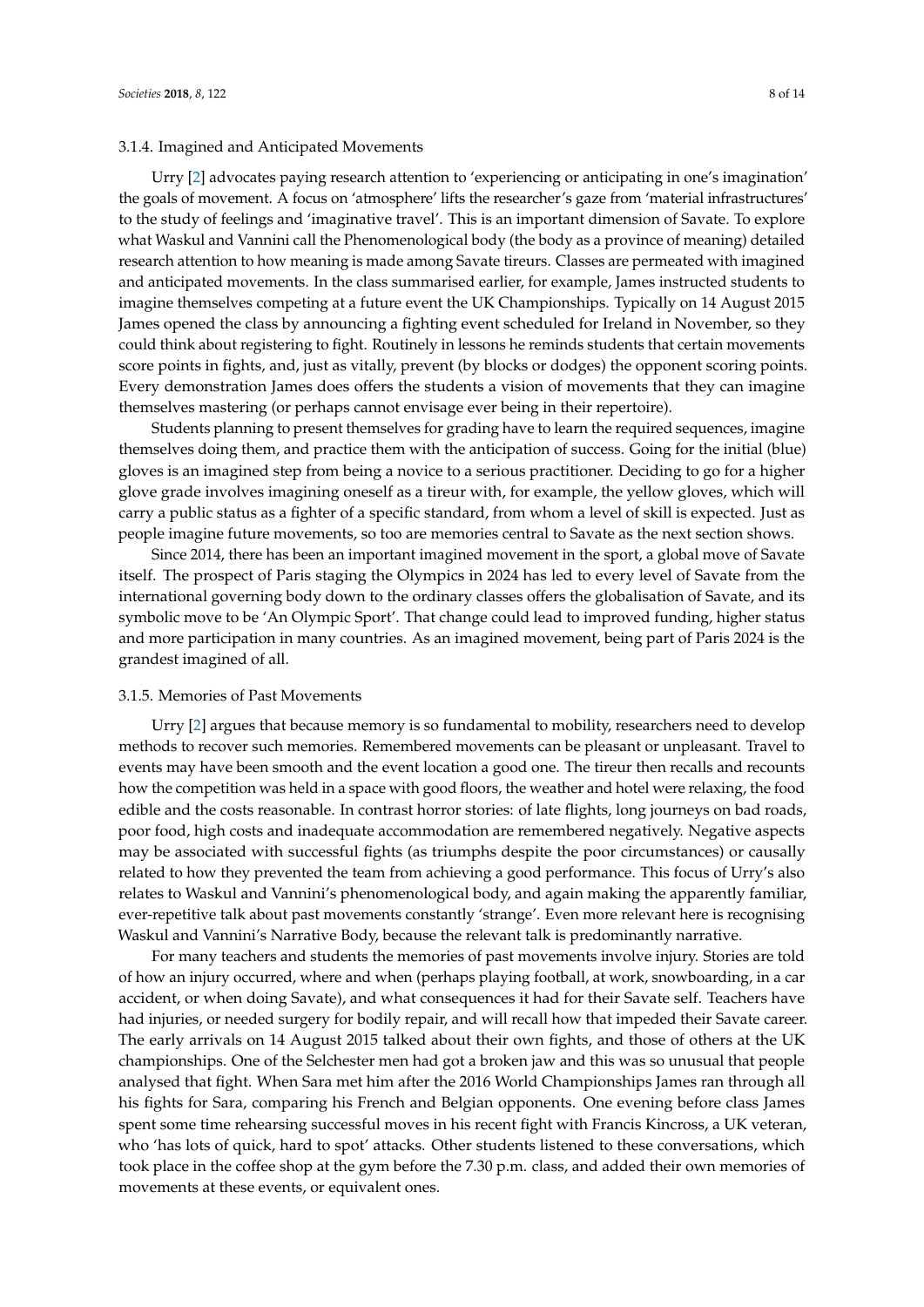On 19 March 2015 James began his regular class by giving the students the '*salut*' (formal greeting) and then told the class that he and some people had been to an international competition in Helsinki. 'London people' had had 21 fights and won 11 of them: 'They rocked' he says. He and Graham Bendix had won. Everyone in the class could enjoy the experience because 'there are a great many photographs on the Face Book page' they can download and share. Social media are routinely implicated in imagined and remembered movements, and vice versa.

#### 3.1.6. Studying Moving Informants by Moving with Them

Urry argued that the ethnographer should use 'co-present immersion' (p. 40) and 'walking with' or travelling with actors in the research setting: moving while doing ethnography. This proposition covers many facets of traditional ethnography, and the many mobile methods currently fashionable (e.g., [\[22\]](#page-13-14)). Moving informants and fieldsites means that the ethnographer should go with them. Here again the reflexive body is the most important embodiment for the ethnographer. In Sara's case to attend the 2015, 2016 and 2018 UK Championships the move was from home city to Selchester by express train to London, underground across London to another station, local train and a walk. As no one lives at any Savate venue, all those present have travelled, but Sara has a longer and more varied journey to routine fieldwork in London than anyone training there, and to reach gradings or competitions as long a trip as the teachers and students based in the UK. Of course a team from Ireland or Belgium have a much longer one involving crossing borders.

Sara's only moves in class, and at grading and competition events, are designed to keep out of the way of the tireurs, judges and graders, and enable the activities to be observed. As already explained above, the ethnographer may sometimes need to be stationary to enable others to move. While co-present, Sara's moves are in no way similar to those of James or the students, because they are only undertaken if she has become stiff, too cold to focus on the interactions or is suddenly impeding James or the class. At grading events, when one sub-group is being tested, those preparing for their test may have a lesson in a different part of the room, and a decision has to be made about which activity to watch. If there are children present taking Savate lessons or fighting or being graded, Sara has to be careful not to observe them, as the project has no ethical approval for the study of children in Savate. That can require physical movement away from one part of the venue to another. At competitions there are often two or even three rings, and it is common for spectators, and the observer to move between them. Other movements include greeting people, with handshakes or hugs, and sometimes holding babies or helping put out food, drink or lists on tables. The commonest 'static' nonmovement asked of Sara is 'can you keep an eye on my stuff?' while someone goes to change, get weighed, fetch themselves food and drink, or carry in equipment from a car.

#### 3.1.7. Objects that Can Be followed

Urry [\[2\]](#page-12-1) states that 'methods need to be able to follow around objects'. He separates objects that gain value as they move (antiques), or lose it (cheap souvenirs), and those that move to be assembled (the components of a computer). 'As objects travel' he argues they can acquire symbolic and material accretions. Urry's proposal that researchers, or their research gaze, should follow *objects* that move is relevant to the Savate study. There are objects which move after a tournament to the home of a tireur. Winners at competitions get medals, plaques, shields or trophies to keep, depending on the generosity of the organisers of the event. The intrinsic value of the physical object does not correspond to the prestige and importance of the tournament. James, who has travelled to events more than most tireurs of his generation and been more consistently successful, has in 2018 five medals from international assaut events (2 bronze, 2 silver, one gold) and four trophies (for participation, third place and second place). He also has his official certificate for his silver (the top level) *gant* (glove) award. These objects come 'home' with James, and only move again when his whole 'home' does. Studying what tireurs do with their awards (if anything) would be interesting.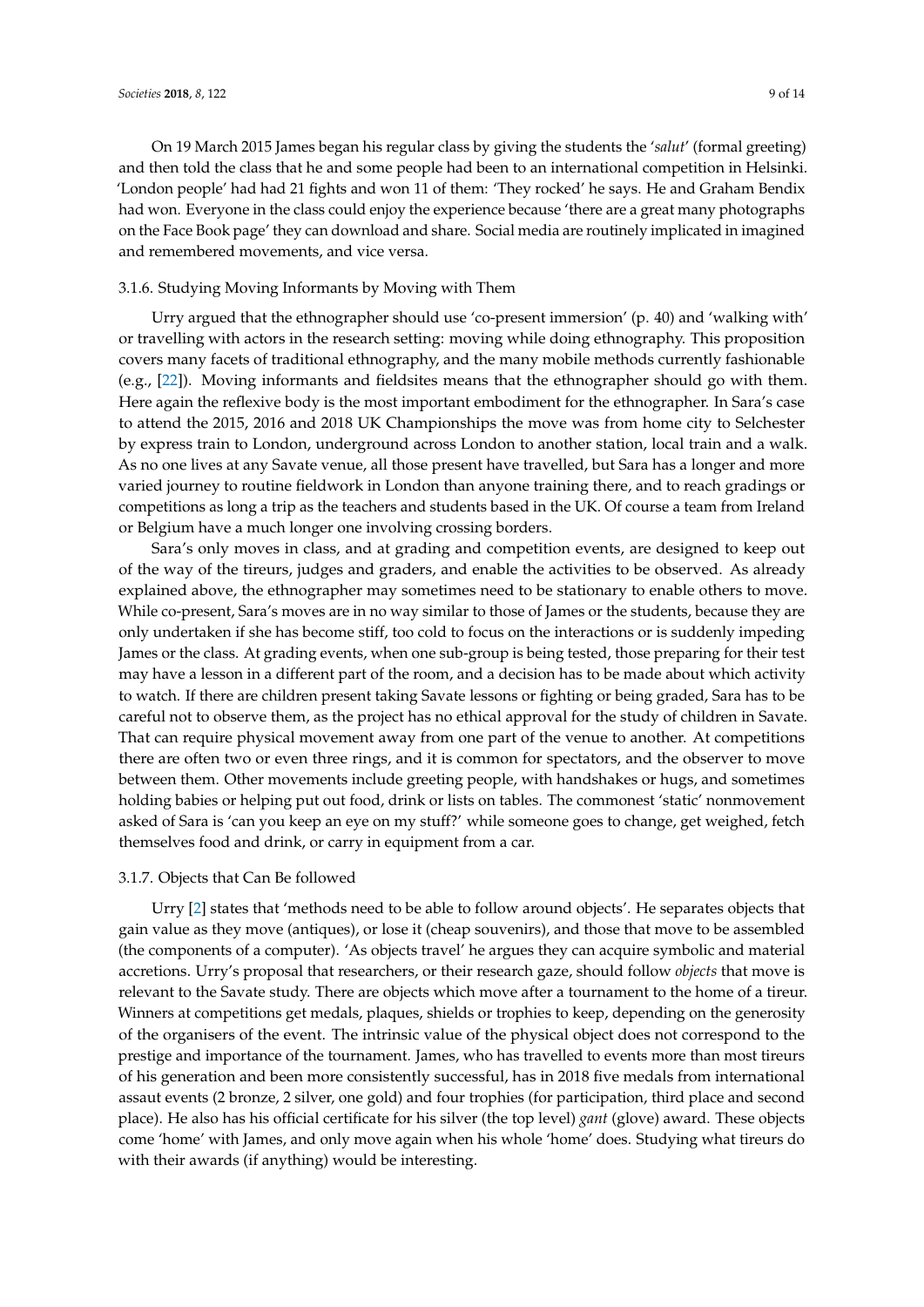It would be instructive to follow the specialist leotards that the international tireurs wear from their first wearing at a specific event, through subsequent outings until they become worn out. The 'descent' of clothing from special occasions to routine ones, and eventually into the dustbin (or in some cases its preservation as a souvenir like a wedding dress) has not been part of the research on martial arts thus far, but would be illuminating. In Savate official British team clothing is sometimes shared, in that a new international may be given, or lent, items by a more regular international tireur. At the 2017 pre-European Championship team training day a leotard emblazoned with 'UK Savate Team' owned by Adelaide Burnett, who was not in that team, because she was pregnant, was lent to another woman, Angela Waterhouse, to wear in Belgium at her first international competition. Scales move because they have to be taken to each event so the competitors can be weighed. Gloves, mouth guards, clothes and shoes move with students and teachers from home to class, to events, and back again. Clothing, gloves and shoes have to be bought, and in the UK obtaining them may involve ordering from France. Buying special Savate shoes or leotards is a visible commitment to the sport, and so is a symbol of adherence. Water bottles and sports drinks move, and at competitions so does food. Spectators and competitors carry food: for themselves and to share the latter take food that is carefully chosen to prevent the tireur feeling ill during fights and to relax after the day is over. The more experienced a Savate person is, the better they know what they can and cannot eat to maximise energy and not produce lethargy or bloating. Several of Waskul and Vannini's interactionist types are relevant here, narratives about objects that are close to the body, and the relations of objects to dramaturgical bodies. Again these quickly become familiar to a researcher and have, constantly to be made strange.

### 3.1.8. The Study of Places That Do and Do Not Move

Urry [\[2\]](#page-12-1) was particularly interested in studying 'places' that move, devoting chapters to trains, to cars, and aircraft, and their accompanying static features: stations, roads and airports. He also stressed the imaginaries of those three modes of mobility. Savate teachers and learners move using trains, cars, and planes, as well as bicycles, buses and, in London, the underground. Travel overseas is usually done as group, which strengthens the 'team spirit'. This section starts with a 'place', the class, that does *not* 'move'. Unlike some other martial arts, where the teachers make an effort to transport the students 'mentally' to the country of origin of the discipline (e.g., Thailand or Japan), the classes James runs are obviously in the UK and indeed in London. Savate teachers do not create a ''French' ambience. Joseph [\[23\]](#page-13-15), who studied capoeira classes in Toronto, wrote vividly about how, as she entered the capoeira space she felt herself moving in her imagination from Canada to Brazil for the duration of the routine class as well for festivals, performances or parties. This was accentuated by the language being Portuguese, capoeira music being played, the spaces decorated with Brazilian flags and other 'exotic' symbols, as well as different styles of embodiment. British savate students do *not* feel they are, even temporarily, in France. The language is English except for technical terms and the venue is not draped in French flags, posters of the Eiffel Tower or the bridges over the Seine, for routine classes or for championships or grading days. French tireurs may feel, in their London classes, that they are 'at home' for the duration, but we doubt it: UK Savate teachers do not aim to establish a 'French' atmosphere in the classes but a brisk, professional one. James does aim to welcome and celebrate students from all countries, so an Italian woman working in London is readily accepted into the friendship group, but he does not try to pretend everyone is in Marseilles or Nantes for two hours.

In contrast to routine classes, which take place in the same gym every week, the pre-competition training events, the gradings, and the competitions do move. In part they move to be in bigger spaces, but they also circulate around different towns and countries. The UK championships have been held in London, Allingford, Selchester, Templecombe and the Victorian garrison town of Bracingham, during Sara's research. International Championships in Savate *Assaut* have been held during James's career as a tireur, which began in 2004, in Belgium, Bulgaria, Croatia, France, Hungary, Italy and Spain. France has held more championships than any other European country. Additionally there are regular opportunities for James and his students to go to 'Open' events in other countries, such as Ireland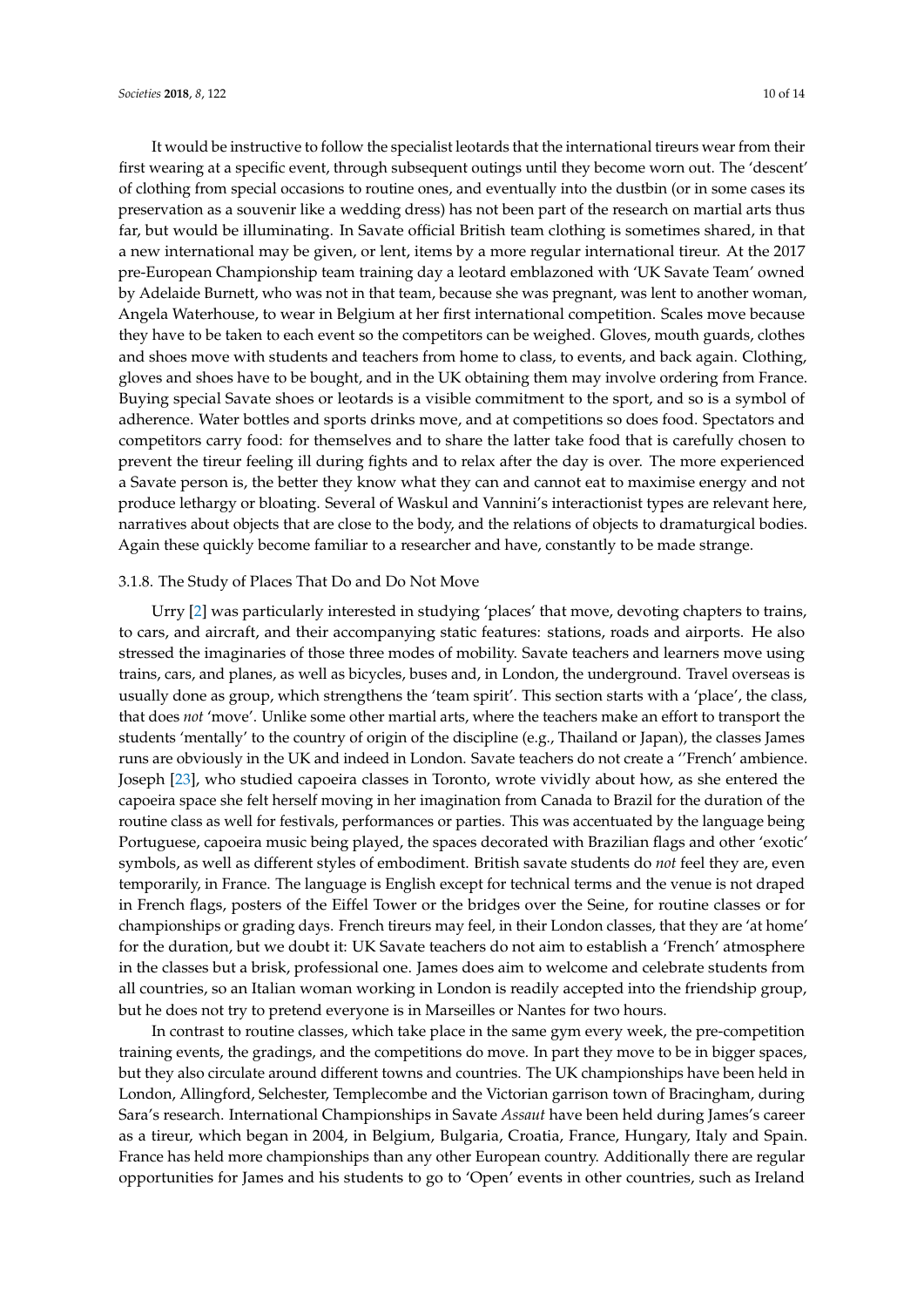and Finland, if they can afford the costs and schedule the time. James makes time to go and train in France at clubs where he knows the instruction will be useful to his career. Anyone in UK Savate who is eligible to try to get the white and then the silver gloves has to go to France for the test.

#### 3.1.9. Time–Space Diaries

The ninth mobile method advocated by Urry has a good deal of potential for martial arts researchers, and is one that we have not yet systematically deployed. Urry [\[2\]](#page-12-1) argued that researchers should recruit respondents who will keep time–space diaries, in which they record 'what they are doing and where', how they move during those periods and the modes of movement'. Such diaries could be digital, audio, pictorial or written, or any combination of these. The investigators can also be reflexive and record 'their own trajectories'. Gathering such records will be a useful way to conduct future research on UK Savate.

Having demonstrated how all nine of Urry's proposed strategies are, or could be, productively used in the Savate research, the paper now explores one event using the Urry 'template' as an aide to fight familiarity.

# **4. Moving Bodies: At the UK Championships**

In 2015 the UK Savate championships were held in Selchester, a cathedral city, inside the London commuter belt which has been a centre of excellence in UK Savate for over 35 years [\[1\]](#page-12-0). The local organisers, Alex Grierson and Adelaide Burnett, are both international medallists. They have organised the UK Championships several times during the research period and Sara has attended five there. In this account of Savate's 'unstatic' nature we contrast an important competition with routine classes.

The first noticeable difference between ordinary classes and tournaments is a symbolic movement—the separation of the sexes and the 'sizes'. Routine classes are mixed, so men and women of all sizes train together. Competitions are different. Men only fight men, and women fight women, and both sexes fight in weight categories. So Zelma Deeping fights other women in the under 56 kg category. It is only the fighters who are sex-segregated at the weigh-in and in the fights. Every other role and activity warm up and sparring, judging, refereeing and cornering is unsegregated.

The event was scheduled to start at 9.00, with a weigh-in session so that fights could begin at 11.00. The gym had to be cleared by six o'clock. There is a great deal of movement at the beginning of the day, setting up the rings, the warm up area, the spectators' area, tables for taking money, food and drink, and possibly items for sale such as T-shirts, and posting the lists of the fights and of the officials. At the other end of the day there is urgent movement to pack everything up and remove the rubbish, and everything else that does not belong in the hall.

All five of Waskul and Vannini's interactionist approaches to the body can be seen in action at any championship, and Urry's strategies help to disentangle them. Fighters and officials are at their most reflexive and their bodies are simultaneously performative. The Savate bodies on display are socio-semiotic objects, carry phenomenological meaning, and are the source of post and future narratives. Precisely because all championships are, in one way, 'the same', using Urry to force the researcher to make them unfamiliar is vital.

There are two main types of body movement at an event such as these championships. First all the competitors, their coaches, friends and families have travelled to be there. Secondly, all the competitors have come primarily to move their bodies: to warm up, to fight, help their friends warm up and to fight again. At the 2015 Championships in addition to the competitors and supporters from the four main English clubs, there was a group from the UK town of Westerford, a French club, an Irish group and some Dutch fighters. Of the hundred or so people in the main hall that day, only twenty or so lived in Selchester, the others had travelled considerable distances. Sara's journey of eighty seven miles each way was not the longest.

It is not only competitors who move at events. Each fight has three judges around the ring, two officials seated at a table on the fourth side, a referee in the ring with the competitors, and at least one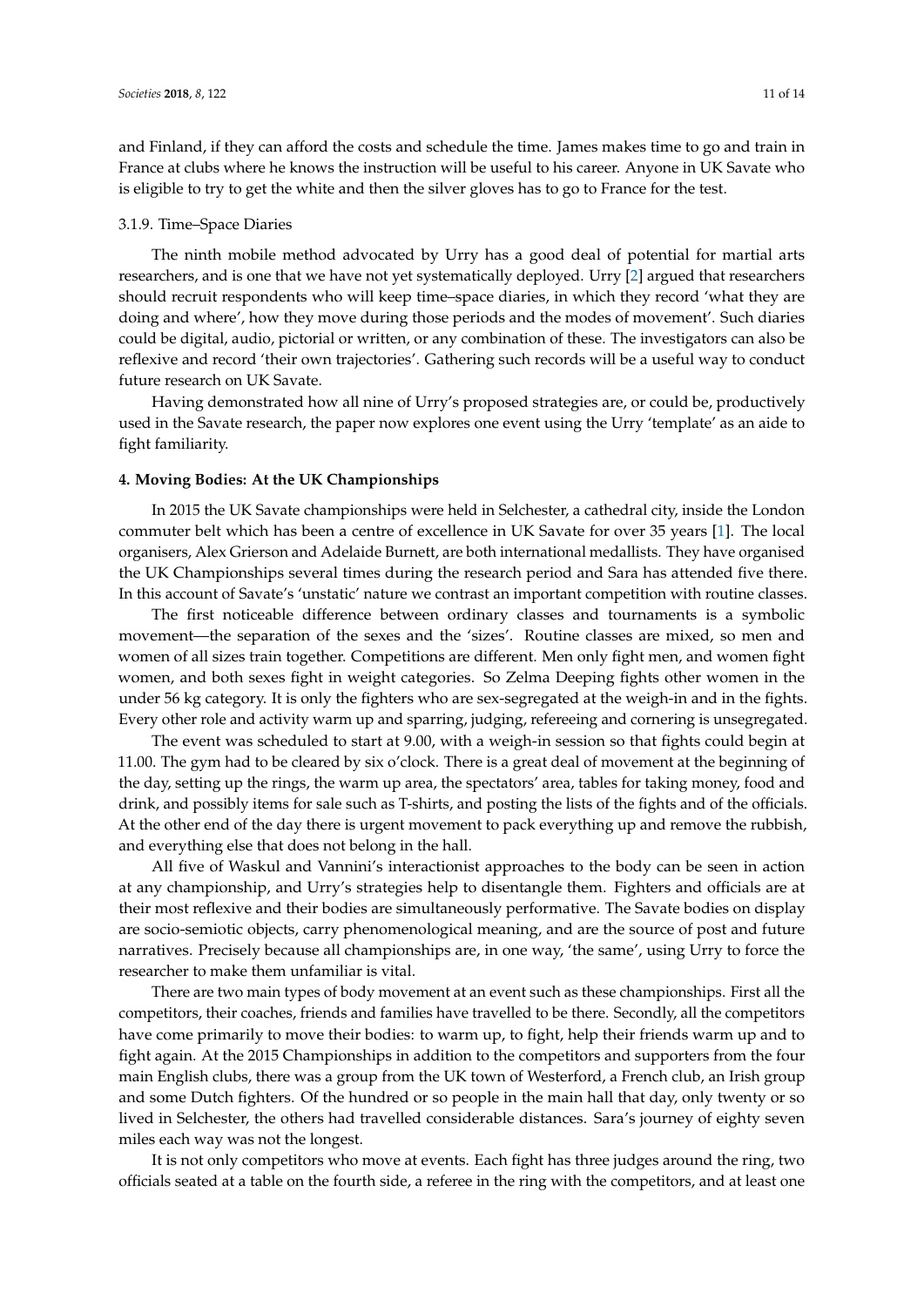cornerman for each tireur. Coaches, judges, referees, and cornermen, who may or may not also be fighters, move throughout the day. Judges are seated while judging, but the other people stand or move about rapidly. Cornermen stand still in the fighter's corner during each round, but then provide water, hold buckets to be spat into, towel down the fighter and retie shoes, in the gaps between rounds.

At the 2015 Championships all the officials were called to a briefing at 10.50. There were two rings, so twelve people were needed as officials for the two contest. At 11.10 Alex Grierson and Ursula Graeme, senior figures in UK Savate, called out 'officials to the rings please'. Every bout involved three people (the two fighters and the referee) moving for three rounds of 1.5 min while seven other people were relatively stationary. When a round or bout ends, the cornermen are active, and one of the officials walks round the judges to collect their score sheets. Meanwhile other fighters warm up, and the audience are relatively still, but noisy, during rounds and then move about between fights. Thus a day of research by Sara at these national championships was focused on several types of moving bodies, moving objects, and the use of trains, cars, buses, and planes to deliver everyone to the school. People who no longer compete, or do so rarely, may be very busy officiating, coaches may help fighters warm up by sparring with them, and all the tireurs qualified to referee or judge will spend time doing those tasks. Fighting and officiating require different clothes, so there is a good deal of hurrying to the changing rooms to put on the fighting leotard, or replace it with black trousers and a white shirt to officiate. Novices and experienced tireurs will be 'cornering' for club mates' mobile bodies. During the day dozens of photographs were taken for sharing on social media, and most people present used social media to share what they were doing with absent friends and fellow tireurs. Memories were created for future discussion, imagined movements were almost 'visible' in the hall, as people prepared for their next fight, and coaches used the bouts to de-brief their fighters and instruct their club members. This brief description gives an insight into the potential utility of Urry's typology of methods.

Subsequent Savate events illustrate the conceptual utility of Urry's framework for our research. The 2018 London Open Event provided an example of all the types of movement that the 2015 UK Championships described above did, with one further dimension. One of the French clubs had problems with their cross channel travel, and arrived about three hours late. That disrupted the schedule of many fighters, because the French opponent was late: so the road travel of one club upset the plans of the organisers, caused a shortage of judges and referees for the whole morning, and forced several tireurs to change their planned schedule of eating, warming up, cornering for friends, and competing for medals.

The 2018 UK Championships were different from the 2015 ones because the Northern Ireland clubs raised enough money to bring over 20 juniors and children to fight. That meant three rings were set up rather than two, many more judges and referees were needed, and, most striking for Sara, the clubs from England had all brought 'their' children to compete, changing the balance of the age of competitors, and providing more fights with female competitors. Of course the fights in the rings were important, but so too were the Northern Ireland fundraising, the plane journey, the hotel stay, being near London for the first time, and the balance of the audience. Parents, and siblings filled the seats set out for spectators and changed the atmosphere. These observations about events in 2018 are brought into a different focus because the clubs from outwith England decided to make long journeys in order to be involved in the unstatic sport.

# **5. Discussion and Conclusions**

Urry's [\[2\]](#page-12-1) sociological argument for a mobile sociology (mobile in both real and in virtual spaces) was formulated as a theoretical proposal. He was advocating the proposition that in a global, transnational world, where mass tourism, and the shift to cyberspace of many jobs, financial transactions, family and social relationships, media consumption and mass leisure, mean that most social phenomena no longer occur in one physical location (Lash and Urry 1983). Sociologists had to adapt or see the discipline die. His book was, effectively, calling for a paradigm shift in sociology.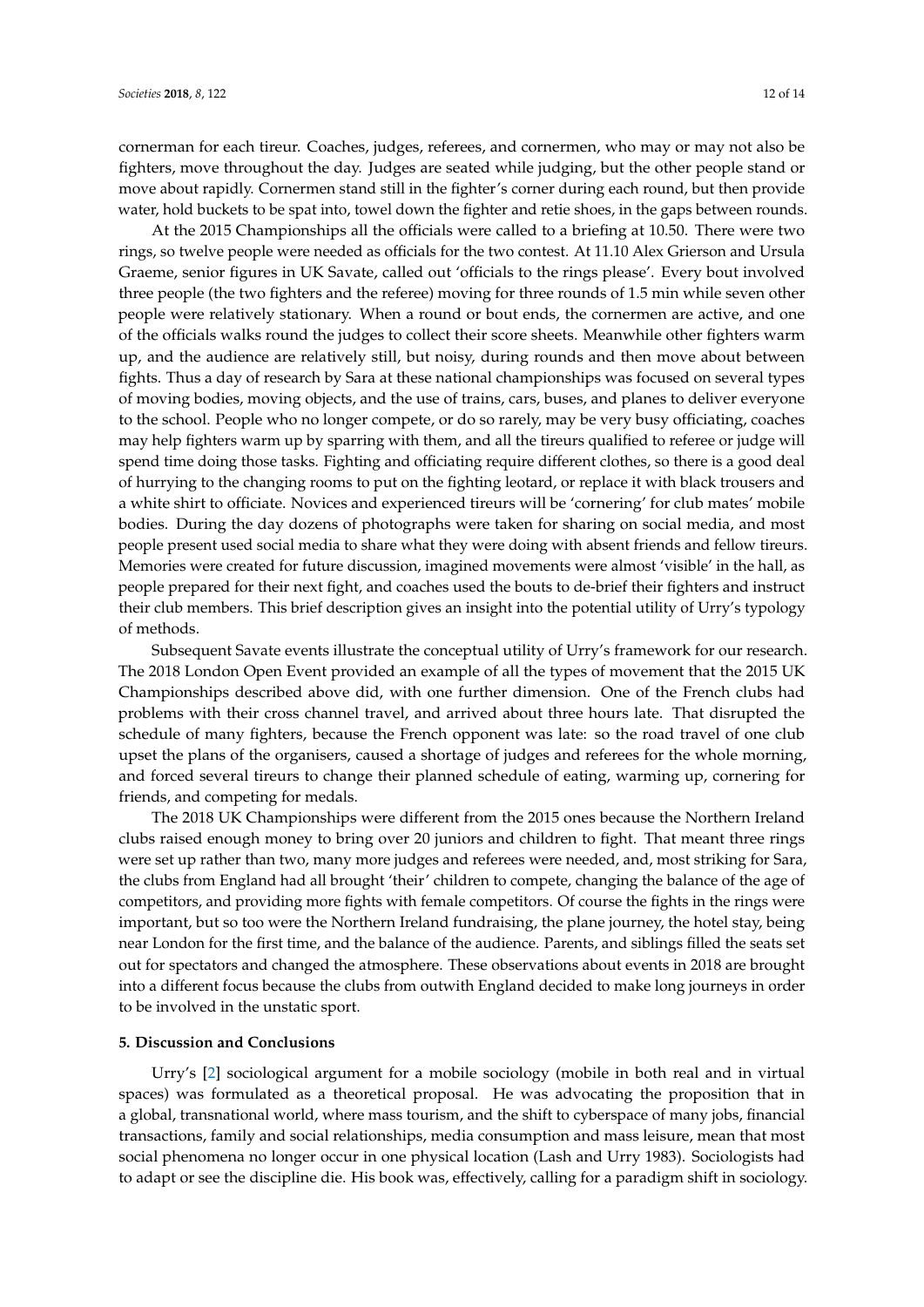Our focus in the paper has been much more restricted: on five types of interactionist ideas about bodies. We have shown that a study of one small subculture—in the case study people who teach and learn one combat sport—can be enriched by Urry's methods agenda and Waskul and Vannini's (2006) theoretical insight. By focusing carefully on different aspects of UK Savate, such as the liminal nature of the pre-competition weigh in, or the 'gift' circulation of a tournament leotard, or the pictures of training posted on SnapChat, hitherto unsuspected insights can be gained. Such a systematic focus on mobilities would, we propose, enrich the research on other sports such as tennis, field hockey or luge, as well as other martial arts.

Using a mobilities approach to conduct and organise the findings of ethnographic fieldwork is potentially productive for interactionist sociologists. A perennial problem facing ethnographers in their own society is to make the familiar anthropologically strange [\[11](#page-13-3)[,24\]](#page-13-16). Working with a focus on mobilities of different types, whether on-line or off-line, 'real' or 'symbolic' is a useful strategy to aid both data collection (the 'mundane' movement can be re-envisaged, the symbolic seen in more depth) and to think about analysis in normal ways. Careful attention to mobilities can be one way to make the implicit explicit, for the ethnographer or for the readers of the research or even for the respondents. When Seyer-Ochs [\[25\]](#page-13-17) got high school students in the Fillmore district of San Francisco, a school where she had taught, to draw her their maps of the neighbourhood and guide her around it, the focus on movement was illuminating for her. As a teacher she had been entirely ignorant of the students' geographies of the area, and about how they moved in it. She highlighted two key informants who navigated their movements according to the territory of a gang, (where they were and were not active), according to where the police were, and their key landmarks were funeral parlours something she, as a teacher, had never 'noticed'. For these African Americans, death was so frequently part of their lives, that 'everyday life' was partly shaped by the desire to avoid death and remember the deaths of friends and enemies. Only driving round the district with key informants made that 'real' for Seyer-Ochs.

Understanding the lives and the social world of Savate students and teachers is enhanced by focusing on Savate itself as unstatic and locating that absence of stillness in the gym and the ring in the context of all the other movements the tireurs make without giving them much explicit thought. Whatever social science perspective a scholar prefers there is a case for using Urry's ideas as one approach to doing research on physical culture. It will help make the implicit explicit and to widen the focus from the movements of the activity (field hockey, luge, parkour, or mountaineering) to the many mobilities in which it is embedded.

**Author Contributions:** Conceptualization, J.S. and S.D.; Data curation, S.D.; Formal analysis, S.D.; Methodology, S.D.; Writing—original draft, S.D.; Writing—review and editing, J.S. and S.D.

**Funding:** This research received no external funding.

**Acknowledgments:** We are grateful to all the anonymous participants in UK savate who have welcomed Carlyle, and provided the data. R. Bartle Jones word processed the paper for us. George Jennings provided a critical and constructive review of the draft for us.

**Conflicts of Interest:** The authors declare no conflicts of interest.

## **References**

- <span id="page-12-1"></span><span id="page-12-0"></span>1. Reed, P.; Muggeridge, R. *Savate: Martial Art of France*; Paladin Press: Boulder, CO, USA, 1985.
- 2. Urry, J. *Mobilities*; Polity: Cambridge, UK, 2007.
- <span id="page-12-2"></span>3. Tegner, B. *Savate: French Foot and Fist Fighting*; Thor Publishers: Ventura, CA, USA, 1960.
- <span id="page-12-3"></span>4. Tegner, B. *Savate: French Foot and Fist Fighting*, 3rd ed.; Thor Publishers: Ventura, CA, USA, 1983.
- <span id="page-12-4"></span>5. Sanchez Garcia, R.; Spencer, D. (Eds.) *Fighting Scholars*; Anthem: London, UK, 2013.
- <span id="page-12-5"></span>6. Crudelli, C. *The Way of the Warrior*; Dorling–Kindersley: London, UK, 2008.
- <span id="page-12-6"></span>7. Green, T.A.; Svinth, J.R. (Eds.) *Martial Arts of the World: An Encyclopaedia of History and Innovation. Volume 1 Regions and Individual Arts*; ABC-Cleo: Santa Barbara, CA, USA, 2010.